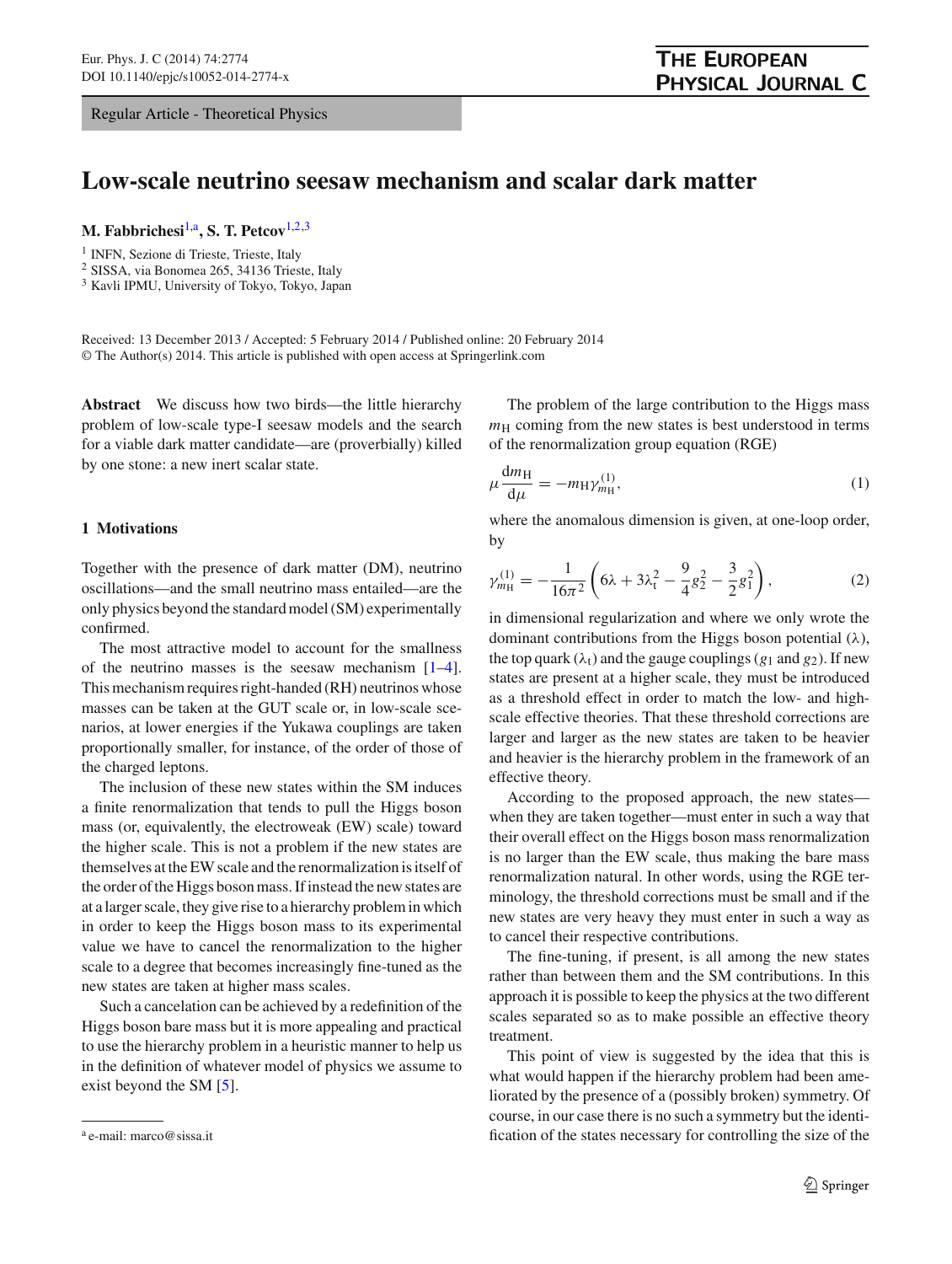renormalization might eventually lead to the identification of one.

We discuss the case in which the masses of the RH neutrinos are in the range between one and a few hundreds of TeVs. The renormalization effects are in this case dominated by the one-loop order and we have what has been called the little hierarchy problem. To avoid this problem, new states in addition to the RH neutrinos must be included. As a matter of fact, the addition of one new state is enough. We study its properties and to what extent is a viable candidates for DM. This way, two birds (the little hierarchy problem and DM) are killed by one stone (the new state) and two a priori unrelated physical problems are nicely brought together. The fine-tuning required by the cancelation is around 10 %.

To avoid confusion, let us stress that the hierarchy problem is often discussed in terms of the quadratic divergence arising in the mass term of the Higgs boson in a momentum dependent regularization (or, equivalently, in a pole in  $d = 2$ dimensions in dimensional regularization). The presence of these divergences makes the Higgs boson mass extremely sensitive to the UV physics and some cancelation must take place either in a natural manner by assuming a symmetry (usually, supersymmetry) or by fine-tuning by imposing the Veltman condition  $[6]$  $[6]$  (see, also,  $[7-9]$  $[7-9]$ )—namely that the new sector couples to the SM Higgs boson just so as to make the quadratic divergences to the SM Higgs boson mass vanish (see  $[10-15]$  $[10-15]$  for various applications of this idea). This is not the hierarchy problem we discuss in this Letter.

The point of view we follow is that all quadratic divergencies are a scheme-dependent artifact which obfuscates the problem by making impossible to separate degrees of freedom living at different energy scales. One can even argue that in the Higgs boson mass case, they arise because of the explicit breaking of scale invariance in momentum dependent regularizations (in a way similar to the quadratic divergence arising in QED when we take a momentum dependent regularization which violates gauge symmetry), and they should be eliminated by an appropriate counterterm [\[16](#page-5-9)[–19\]](#page-5-10) or by not using that particular regularization scheme.

The point is that, even without these divergent terms, there are large finite renormalization effects which only depends on integrating out the heavy modes in the low-energy effective theory—the SM in our case. We identify the little hierarchy problem with the presence of these finite terms. These corrections are similar to those arising in a supersymmetric theory with soft mass terms where the quadratic divergencies are canceled while, after integrating out the heavy states, there are finite terms whose contribution shifts the values of the Higgs boson mass  $[20, 21]$  $[20, 21]$ . This work is about these terms in the case of the seesaw mechanism.

### **2 Low-scale seesaw and the little hierarchy problem**

We consider a type I seesaw model in which three RH neutrinos  $N_{aR}$  are added to the SM as  $SU(2)_L$  singlets. The lagrangian of the model is given by the kinetic and Yukawa terms of the SM with the addition of the neutrino Yukawa terms:

<span id="page-1-0"></span>
$$
\mathcal{L} = -y_{a\ell}^{\nu} \bar{N}_{aR} \tilde{H}^{\dagger} L_{\ell} - \frac{1}{2} \bar{N}_{aL}^{c} M_{\text{N}ab} N_{bR} + H.c., \tag{3}
$$

where  $L_{\ell}$  represents the SM left-handed  $SU(2)$  doublet  $(v_{\ell}, \ell)$ <sub>L</sub> and  $\ell = e, \mu, \tau$ . In Eq. [\(3\)](#page-1-0), the Yukawa term gives rise to the neutrino Dirac mass matrix,  $M_D = y v_W$ , after the Higgs field  $H = (v_W + h)$  takes its vacuum expectation value  $v_W = 174$  GeV. The heavy RH neutrinos  $N_{aR}$  have a Majorana mass term.

We compute the one-loop finite correction to the Higgs boson mass using dimensional regularization with renormalization scale  $\mu$ . The SM particle contributions are negligible. To compute the one-loop renormalization arising from the heavy Majorana neutrinos, we rotate the Yukawa couplings  $y_{al}^{\nu}$  into the basis in which the heavy RH neutrino mass matrix  $M_N$  is diagonal. In this basis the matrix of neutrino Yukawa couplings takes the following form in the type I seesaw model of interest [\[22](#page-5-13)[,23](#page-5-14)]:

$$
\hat{y}_{j\ell}^{\nu} = M_{N_j}(RV)^{\mathrm{T}}_{j\ell}/v_W, \tag{4}
$$

where *V* is a unitary matrix which diagonalises the RH neutrino Majorana mass matrix,  $M_N = V \hat{M} V^T$  with  $\hat{M} =$  $diag(M_1, M_2, M_3)$ ,  $M_j$  being the mass of the heavy neutrino mass-eigenstate  $N_j$ , and  $R^T \cong M_N^{-1} M_D$  (|*M<sub>D</sub>*| ≪ |*M*<sub>N</sub>|). As can be shown (see, e.g., [\[22\]](#page-5-13)), the quantity  $(RV)_{\ell i}$  represents the weak charged current and neutral current coupling of the heavy Majorana neutrino  $N_i$  to the charged lepton  $l$ and the  $W^{\pm}$ -bosons, and to the LH flavor neutrino  $v_l$  and the *Z*<sup>0</sup>-boson. The matrix  $\eta = -0.5(RV)(RV)^{\dagger}$  describes, in the seesaw model considered, the deviations from unitarity of the Pontecorvo, Maki, Nakagawa, Sakata (PMNS) neutrino mixing matrix  $U_{PMNS}$ :  $U_{PMNS} = (1 + \eta)U$ , where *U* is a unitary matrix which diagonalises the Majorana mass matrix of the LH flavor neutrinos,  $m<sub>v</sub>$ , generated by the seesaw mechanism.

In the type I seesaw scenario, the elements of the matrix (*RV*) are bounded by their relation to the elements of the neutrino mass matrix  $m<sub>v</sub>$  [\[22](#page-5-13)], which all have to be smaller than approximately 1 eV:

<span id="page-1-1"></span>
$$
\left|\sum_{k} (RV)^*_{\ell' k} M_k (RV)^{\dagger}_{k\ell}\right| = |(m_v)_{\ell'\ell}| \lesssim 1 \text{ eV}.
$$
 (5)

In the traditional seesaw model the Yukawa couplings are taken typically to be of order one and the masses  $M_{N_i}$  are very large, close to the GUT scale. The couplings  $|(RV)_{\ell k}|$  in this case have to be very small to satisfy Eq. [\(5\)](#page-1-1). In low-scale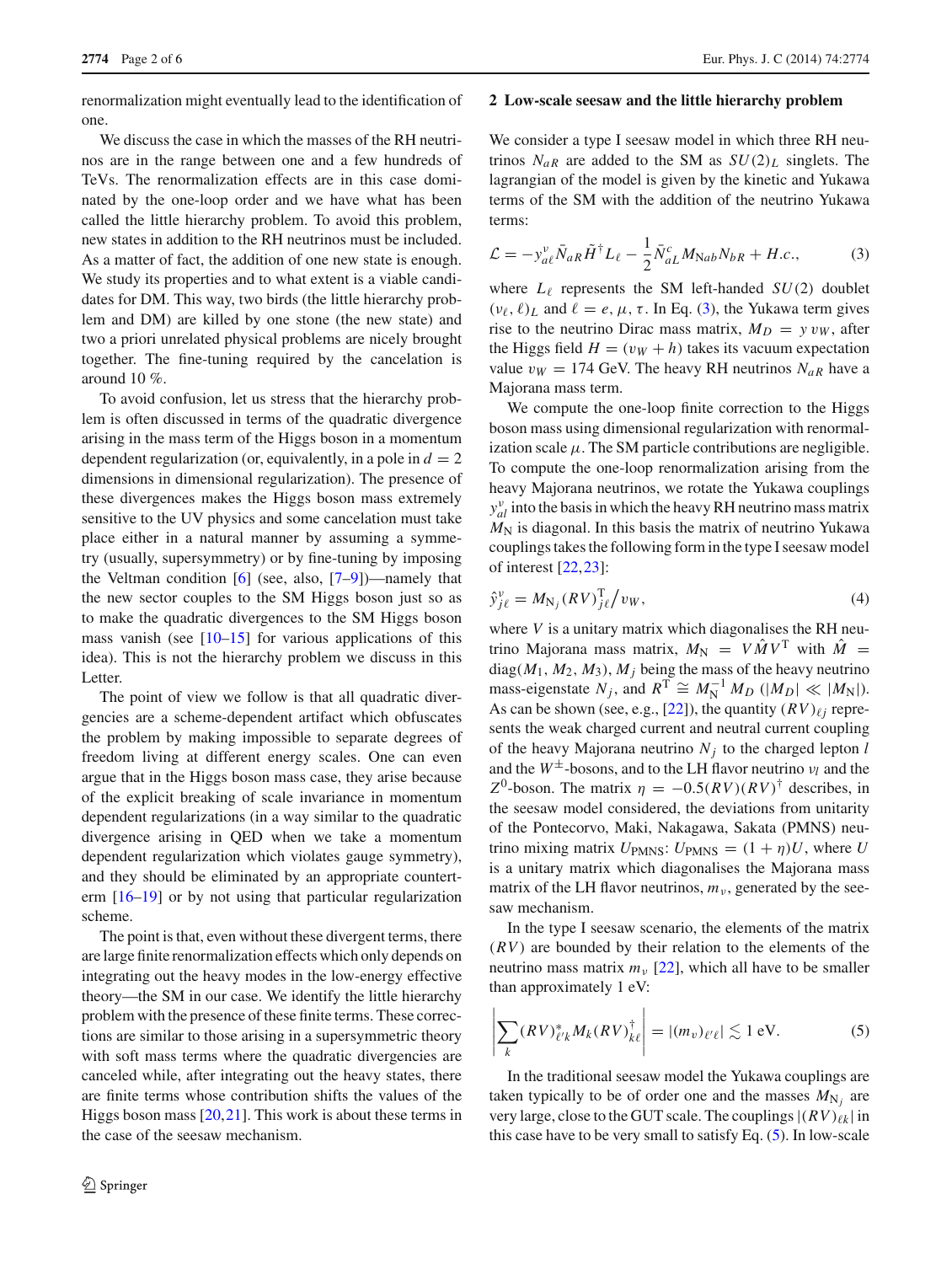seesaw models, the heavy Majorana neutrino masses lie at the TeV scale and the couplings  $|(RV)_{\ell k}|$  are proportionally larger. In this scenario,  $|(RV)_{\ell k}|$  can even be larger if there is partial or complete cancelation between the terms in the sum in the r.h.s. of Eq. [\(5\)](#page-1-1). This possibility can be realized, e.g., in models [\[24](#page-5-15)] with two heavy Majorana neutrinos, *N*<sup>1</sup> and  $N_2$ , which have relatively close masses,  $M_2 = M_1(1 + z)$ ,  $z \ll 1$ , thus forming a pseudo-Dirac state [\[25](#page-5-16)[–27\]](#page-5-17), and whose  $z \ll 1$ , must forming a pseudo-Dirac state  $[25-2^7]$ , and whose<br>couplings  $(RV)_{\ell 1}$  and  $(RV)_{\ell 2}$  are related:  $(RV)_{\ell 2} \sqrt{M_2} =$  $\begin{array}{l}\n\text{couplings } (\mathbf{r} \mathbf{v})_{\ell 1} \text{ and } (\mathbf{r} \mathbf{v})_{\ell 2} \text{ are related: } (\mathbf{r} \mathbf{v})_{\ell 2} \sqrt{m_2} =\n\pm i (\mathbf{R} \mathbf{V})_{\ell 1} \sqrt{M_1}, \, l = e, \mu, \tau. \text{ The indicated conditions can be calculated.}\n\end{array}$ take place, for instance, in theories with an approximately conserved lepton charge (see, e.g., [\[28\]](#page-5-18)).

In the scenario with two heavy Majorana neutrinos outlined above, the flavor structure of the couplings  $(RV)_{\ell i}$ ,  $j = 1, 2$ , is completely determined by the requirement of reproducing the neutrino oscillation data and the scheme is characterized by four parameters  $[24]$ :  $M_1$ , *z*, the largest eigenvalue *y* of the matrix of neutrino Yukawa couplings (see further) and a CP violation phase. The neutrino oscillation data, the EW precision measurements and the existing limits on the rates of lepton flavor violating (LFV) processes involving the charged leptons (as the  $\mu \to e + \gamma$ ,  $\mu \to 3e$ decays, etc.), imply the following upper bounds on the couplings  $|(RV)_{\ell_1}|$  ≅  $|(RV)_{\ell_2}|$  (see, e.g., [\[29](#page-5-19)[,30](#page-5-20)] and references quoted therein):

<span id="page-2-0"></span>
$$
|(RV)_{e1}|^2, |(RV)_{\mu 1}|^2, |(RV)_{\tau 1}|^2 \lesssim 10^{-3}
$$
 (6)

where we have quoted a somewhat simplified constraint on the three couplings. The actual upper bounds depend on the flavor index *l* of the couplings, but the variation with *l* is not significant and for the purposes of our investigation it can be neglected. We will use the generic bounds given in Eq. [\(6\)](#page-2-0) in our analysis.

In what follows we will neglect for simplicity the splitting between the two heavy Majorana neutrino masses *z*, i.e., we will set  $z = 0$  and will use  $M_1 = M_2 \equiv M_N$ . The corrections due to  $z \neq 0$  are insignificant in the problem of interest. For  $z = 0$ , the largest eigenvalue *y* of the matrix of neutrino Yukawa couplings is given by [\[24\]](#page-5-15)

<span id="page-2-1"></span>
$$
y^{2}v_{W}^{2} = 2M_{N}^{2}\left[|(RV)_{e1}|^{2} + |(RV)_{\mu 1}|^{2} + |(RV)_{\tau 1}|^{2}\right] \quad (7)
$$

Taking into account the one-loop contribution and assuming RH neutrino degeneracy, the Higgs boson mass receives a shift given by

$$
\delta \mu_H^2(\mu) = \frac{4y^2}{(4\pi)^2} M_N^2 \left( 1 - \log \frac{M_N^2}{\mu^2} \right),\tag{8}
$$

being  $\mu$  the matching scale that in this case we can identify with  $M_N$ .

The addition of the RH neutrinos would shift the Higgs boson mass to the new scale unless we balance this new contribution to prevent large one-loop renormalizations. The identification of what states (their masses and couplings to the Higgs boson) must be present for such a balancing act to occur provides the heuristic power of the little hierarchy problem.

While many possible new states can be added to prevent large corrections to the Higgs boson mass, the simplest choice consists in including just an inert scalar state [\[31](#page-5-21)[–38](#page-5-22)], that is, a scalar particle only interacting with the Higgs boson (and gravity)—and therefore transforming as the singlet representation of the EW gauge group  $SU(2) \times U(1)$  (and similarly not charged under the color group)—which acquires no vacuum expectation value. Such a choice minimizes unwanted effects on EW radiative corrections and other physics well described by the SM.

If in addition we impose a  $Z_2$  symmetry under which the inert scalar is odd and all the SM fields are even, the new state will couple to the SM Higgs doublet only through quartic interactions in the scalar potential. By construction, as we only look for solutions with vanishing vacuum expectation value, the symmetry  $Z_2$  remains unbroken and after EW symmetry breaking the singlet state can, as we shall discuss, potentially be a viable cold DM candidate.

The scalar potential of the model is given by

<span id="page-2-4"></span>
$$
V(H, S) = \mu_{\rm H}^{2}(H^{\dagger}H) + \mu_{\rm S}^{2}S^{2} + \lambda_{1}(H^{\dagger}H)^{2} + \lambda_{2}S^{4} + \lambda_{3}(H^{\dagger}H)SS.
$$
 (9)

Linear and trilinear terms for *S* are absent due to the  $Z_2$ symmetry mentioned above.

Taking into account the one-loop contribution induced by the scalar state *S*, the overall shift to  $\mu_H^2$ , taking  $M_S < M_N$ and  $\mu = M<sub>S</sub>$  to minimize the logarithmic contributions to the matching, becomes

<span id="page-2-2"></span>
$$
\delta \mu_H^2(M_S) = \frac{1}{(4\pi)^2} \left[ \lambda_3 M_S^2 - 4y^2 M_N^2 \left( 1 - \log \frac{M_N^2}{M_S^2} \right) \right],\tag{10}
$$

where we have taken *y* given in Eq. [\(7\)](#page-2-1) for the Yukawa couplings.

We want the threshold correction in Eq.  $(10)$  to be of the order of the Higgs boson mass itself. For simplicity, we can just impose  $\delta \mu_H^2 = 0$  and obtain

<span id="page-2-3"></span>
$$
\lambda_3 = \frac{4y^2 M_{\rm N}^2}{M_{\rm S}^2} \left( 1 - \log \frac{M_{\rm N}^2}{M_{\rm S}^2} \right). \tag{11}
$$

Equation  $(11)$  is economical but we must bear in mind that it represents just the special case in which the one-loop renormalization exactly vanishes. More solutions can easily be found for  $\delta \mu_H^2 \simeq m_H^2$  but do not change in a significant manner the numerical results.

Because of the extra factor  $1/(4\pi)^2$ , two-loop corrections become important only if the masses are above 10 TeV. To be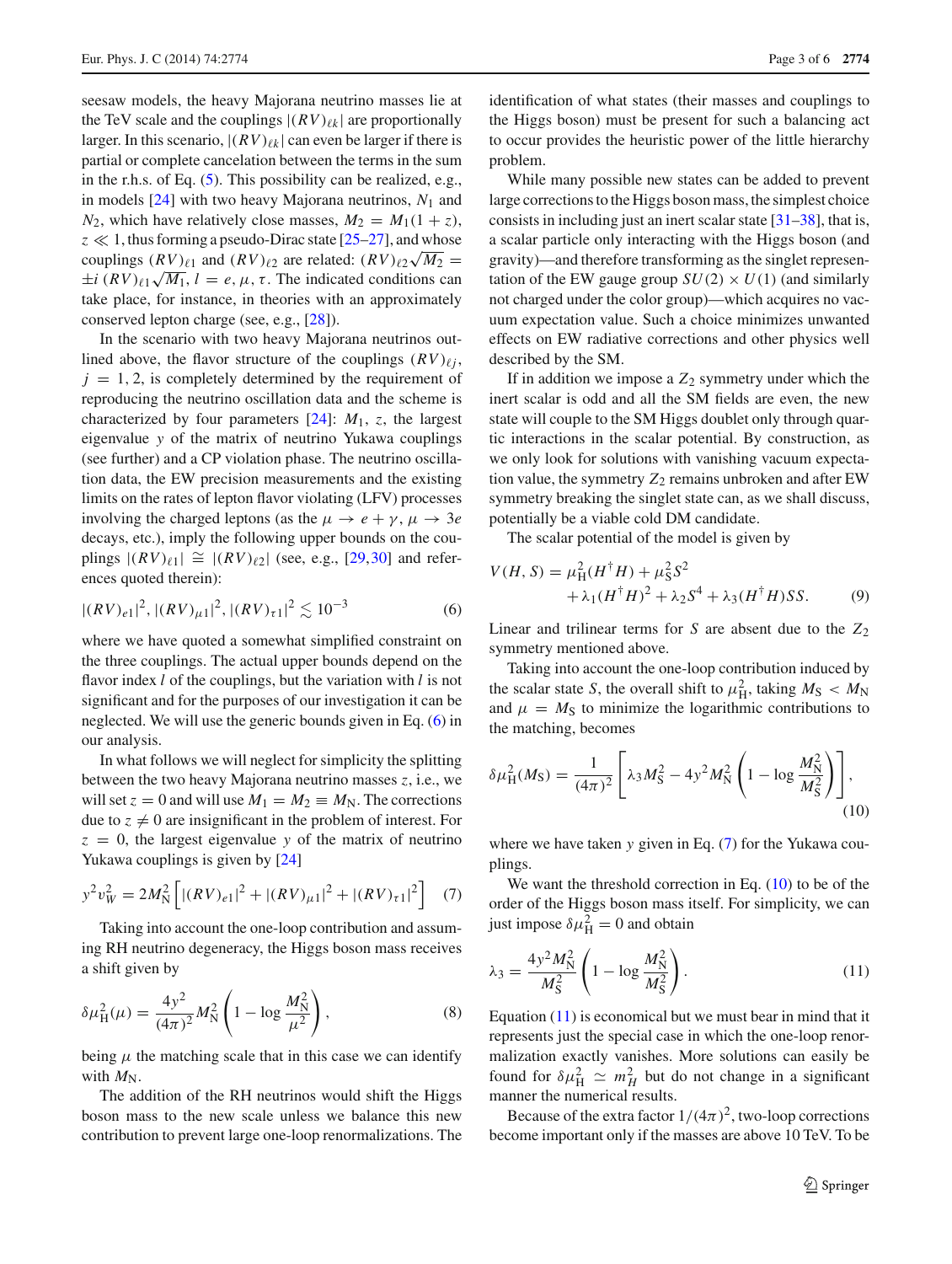safe, we take the matching scale  $\mu = M_S$  smaller than 7 TeV. For these values, the fine-tuning of requiring  $\delta \mu_H^2 \simeq m_H^2$  is about 10 %.

## **3 Enter dark matter**

It has been shown [\[33](#page-5-23)[–38](#page-5-22)] that a single inert singlet that couples with the Higgs boson with a small coupling is a realistic cold weakly interacting DM candidate (WIMP) with a mass below  $v_W$ . In our case, the singlet may account for the correct relic density in the opposite regime where its mass is much larger than  $v_W$  and its coupling with the Higgs boson relatively large.

In this case, the scattering amplitude is dominated by the point-like  $SS \rightarrow hh$  vertex which gives a contribution to the thermally averaged total cross section equal to

<span id="page-3-0"></span>
$$
\langle \sigma v \rangle \simeq \frac{1}{4\pi} \frac{\lambda_3^2}{M_S^2} \sqrt{1 - \frac{m_H^2}{m_S^2}},\tag{12}
$$

where we keep only the s-wave contribution.

To estimate the viability of *S* as DM candidate, we must compute its relative relic abundance [\[39](#page-5-24)[–42](#page-5-25)],

$$
\Omega_{\rm S} = \frac{M_{\rm S} n_{\rm S}(t_0)}{\rho_c} \tag{13}
$$

where  $\rho_c = 1.05 h^2 10^{-5}$  GeV/cm<sup>3</sup> and the density  $n_S(t_0)$  is given by

$$
n_{\rm S}(t_0) = \sqrt{\frac{45}{\pi g_*}} \frac{s_0}{M_{\rm pl} T_{\rm f} \langle \sigma v \rangle},\tag{14}
$$

where  $M_{\text{pl}}$  is the Planck mass,  $T_f$  is the freeze-out temperature, which for our and similar candidates is approximately given by

$$
m_{\rm S}/T_{\rm f} \simeq \log \frac{M_{\rm S} M_{\rm pl} \langle \sigma v \rangle}{240 \sqrt{g_*}} \sim 26,\tag{15}
$$

and  $s_0 = 2.8 \times 10^3$  cm<sup>-3</sup> is the entropy density. The constant  $g_* = 106.75 + 1$  counts the number of SM degrees of freedom in thermal equilibrium plus the additional degrees of freedom related to the singlet.

We therefore obtain

<span id="page-3-1"></span>
$$
\Omega_S h^2 \simeq 8.41 \times 10^{-11} \frac{M_S}{T_f} \sqrt{\frac{45}{\pi g_*}} \frac{\text{GeV}^{-2}}{\langle \sigma v \rangle},\tag{16}
$$

which is sufficiently accurate for our purposes.

Current data fit within the standard cosmological model give a relic abundance with  $\Omega_{\text{DM}}h^2 = 0.1187 \pm 0.0017$ [\[43](#page-5-26)]. By combining the central value above with Eqs. [\(12\)](#page-3-0) and [\(16\)](#page-3-1), we can write the coupling  $\lambda_3$  as function of  $M_s$ thus obtaining

<span id="page-3-2"></span>
$$
|\lambda_3| \simeq 0.15 \frac{M_S}{\text{TeV}}.\tag{17}
$$

This solution gives a DM candidate which can account for 100 % of the relic density and with a cross section of a few pb which makes it weakly interacting, a WIMP.

The presence of the scalar singlet DM improves the EW vacuum stability with respect to the SM [\[44\]](#page-5-27). This is particularly interesting in connection with the presence of the RH neutrinos which, in general, have the opposite effect of reducing the stability region of the Higgs boson potential [\[45](#page-5-28)].

Insertion of Eq.  $(17)$  in Eq.  $(11)$  gives a relationship between the RH neutrino mass and that of the new scalar if the latter is to be considered a viable candidate for DM:

<span id="page-3-3"></span>
$$
0.15M_{\rm S}^3 = 8\alpha \frac{M_{\rm N}^4}{v_W^2} \left(1 - \log \frac{M_{\rm N}^2}{M_{\rm S}^2}\right) \tag{18}
$$

where  $\alpha = |(RV)_{e1}|^2 + |(RV)_{\mu 1}|^2 + |(RV)_{\tau 1}|^2$  represents the sum of the squares of the couplings of the RH and LH neutrinos. In Eq. [\(18\)](#page-3-3), all masses must be taken in TeVs.

Possible solutions are shown in Fig. [1.](#page-4-0) We can see that we can have solutions with  $M_S \simeq M_N$  as long as we take the couplings between LH and RH neutrinos, and therefore  $\alpha$ , to be as large as possible within the experimental constraints in Eq. [\(6\)](#page-2-0). This case corresponds to taking the largest Yukawa coupling just at its experimental bound. This is the most interesting range because the RH neutrino masses are still in a range accessible to the experiments (e.g.,  $\mu \rightarrow$  $e + \gamma$ ,  $\mu \rightarrow 3e$  decays,  $\mu^- - e^-$  conversion in nuclei, neutrinoless double  $\beta$ -decay).

On the other hand, if these couplings are taken at their natural values (and no cancelation is assumed in their sum) we can have only solutions where  $M<sub>S</sub>$  is much smaller than  $M_N$  because now the Yukawa couplings are much smaller than 1. In this case,  $\lambda_3$  becomes negative and one has to check that  $\lambda_3 \ge -2\sqrt{\lambda_1\lambda_2}$  for the stability of the potential. This scenario seems less interesting than the previous one because the RH neutrino masses are several hundreds of TeVs and therefore outside the range of any foreseeable experiment.

It is interesting to notice that there exists another regime in which the inert singlet is a viable DM candidate. When  $\lambda_3$  is much smaller than 1, thermal equilibrium for the scalar states is never attained and their abundance is so low that they never annihilate among themselves. The usual result does not apply. In this case, the DM candidate is what has been called a feebly interacting massive particle (FIMP). If we do not use Eq. [\(17\)](#page-3-2) and take  $\lambda_3 \simeq 10^{-11}$  [\[46,](#page-5-29)[47\]](#page-5-30), we can have a DM candidate in which  $M_S \simeq M_N$  (see Fig. [2\)](#page-4-1). For these solutions,  $\alpha \simeq 10^{-12}$  and the Yukawa couplings become of the order of those of the charged leptons.

Let us briefly comment on the possibility of detecting the inert scalar *S* in the case in which is a WIMP.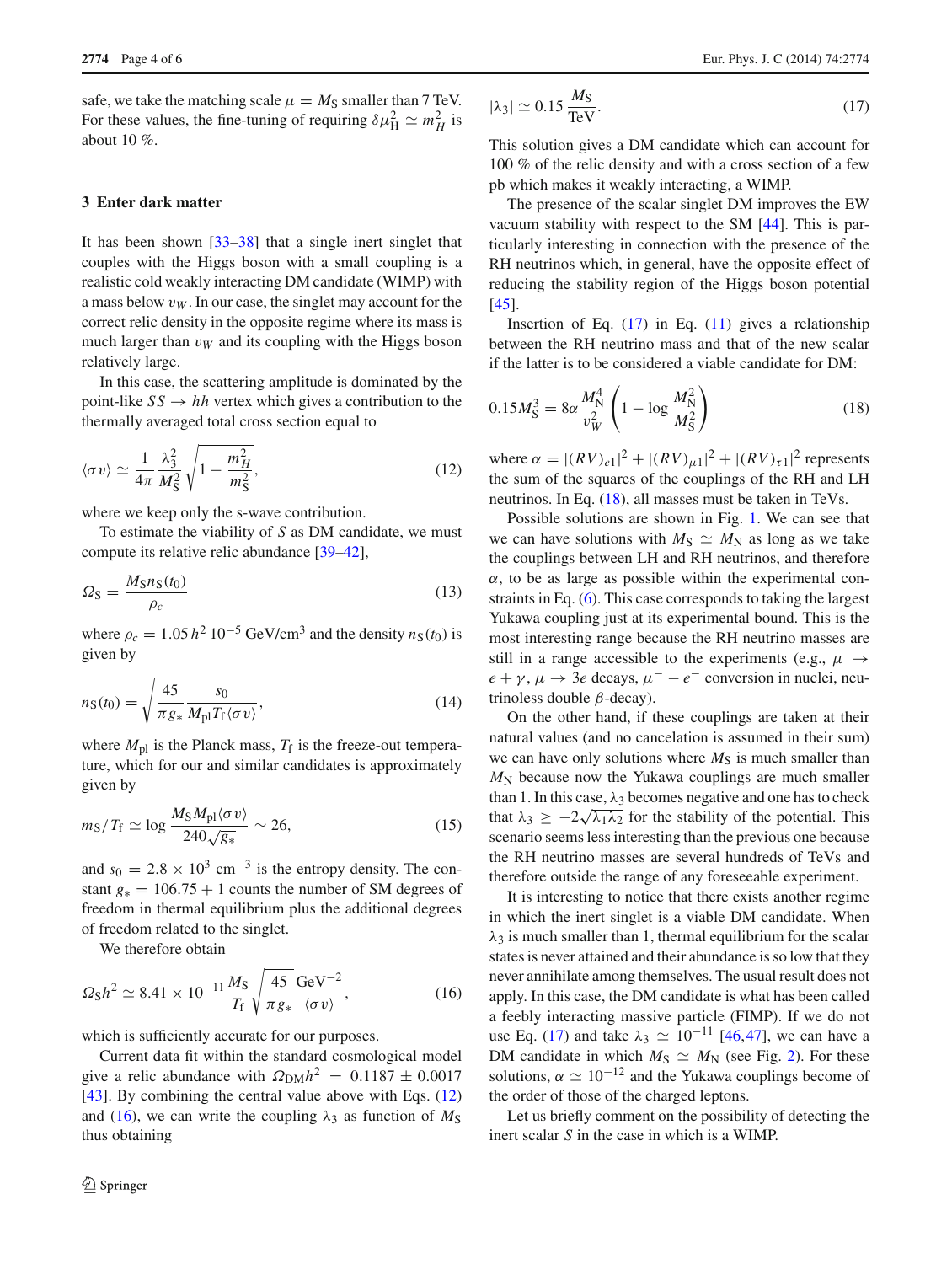

<span id="page-4-0"></span>**Fig. 1** Contour plot for the WIMP solution: values of  $M<sub>S</sub>$  and  $M<sub>N</sub>$ that are solutions of Eq. [\(18\)](#page-3-3) for two limiting sets of values of the parameter  $\alpha$ . On *top* (in descending order)  $\alpha = \{1, 2, 4\} \times 10^{-4}$ , *below*  $\alpha = \{1, 2, 4\} \times 10^{-13}$ . Solutions with  $m<sub>S</sub> < m<sub>N</sub>$  are *below the dashed line* in the figure on *top*

The multi TeV range of its mass makes its detection at the LHC very difficult if not impossible.

Similarly, we do not expect this DM candidate to be constrained by current experiments in space (PAMELA, FERMI, AMS2 etc.). Its mass is larger than 1 TeV with a weakly interacting cross section that is too small to produce an enhancement in the 100 GeV range in annihilation processes with positrons or  $\gamma$ -rays in the final states [\[48](#page-5-31)[,49](#page-5-32)]. Moreover, because it only interacts with the Higgs boson, it produces positron and photons mainly through hadronic states ( $\pi^+$  and  $\pi^0$ , respectively) with a corresponding broad energy spec-



<span id="page-4-1"></span>**Fig. 2** Contour plot for the FIMP solution: values of  $M<sub>S</sub>$  and  $M<sub>N</sub>$  that are solutions of Eq. [\(11\)](#page-2-3) in the case of  $\lambda_3 \simeq 10^{-11}$  and  $\alpha \simeq 10^{-12}$ 

trum which would be difficult to disentangle from that of other sources.

Nuclear scattering experiments are a more promising place where to look for a possible experimental signature. The quartic term proportional to  $\lambda_3$  in Eq. [\(9\)](#page-2-4) gives rise, after EW symmetry breaking, to the three-field interaction *SSh*, which yields the effective singlet-nucleon vertex  $f_N \lambda_3 m_N/m_H^2$  *SS*  $\bar{\psi}_N \psi_N$ , where  $m_N$  is the nucleon mass and the factor  $f_N$  contains many uncertainties due to the computation of the nuclear matrix elements, and it can vary from 0.3 to 0.6 [\[50](#page-5-33),[51](#page-5-34)]. The (non-relativistic) cross section for the process is given by [\[52,](#page-5-35)[53\]](#page-5-36)

$$
\sigma_{\rm N} = f_{\rm N}^2 m_{\rm N}^2 \frac{\lambda_3^2}{4\pi} \left( \frac{m_{\rm r}}{m_{\rm S} m_H^2} \right)^2, \tag{19}
$$

where  $m<sub>r</sub>$  is the reduced mass for the system which is, to a vary good approximation in our case, equal to the nucleon mass  $m_N$ . Substituting the values we have found for our model and for  $m<sub>S</sub>$  of a few TeV, we obtain, depending on the choice of parameters and within the given uncertainties, a cross section  $\sigma_N$  of order 10<sup>-45</sup>cm<sup>2</sup>, a value within reach of the next generation of experiments [\[54](#page-5-37)[,55\]](#page-5-38).

**Acknowledgments** This research was supported in part by the World Premier International Research Center Initiative (WPI Initiative), MEXT, Japan, by the European Union FP7-ITN INVISIBLES (Marie Curie Action, PITAN-GA-2011-289442) and by the INFN program on "Astroparticle Physics" (S.T.P.).

**Open Access** This article is distributed under the terms of the Creative Commons Attribution License which permits any use, distribution, and reproduction in any medium, provided the original author(s) and the source are credited.

Funded by SCOAP<sup>3</sup> / License Version CC BY 4.0.